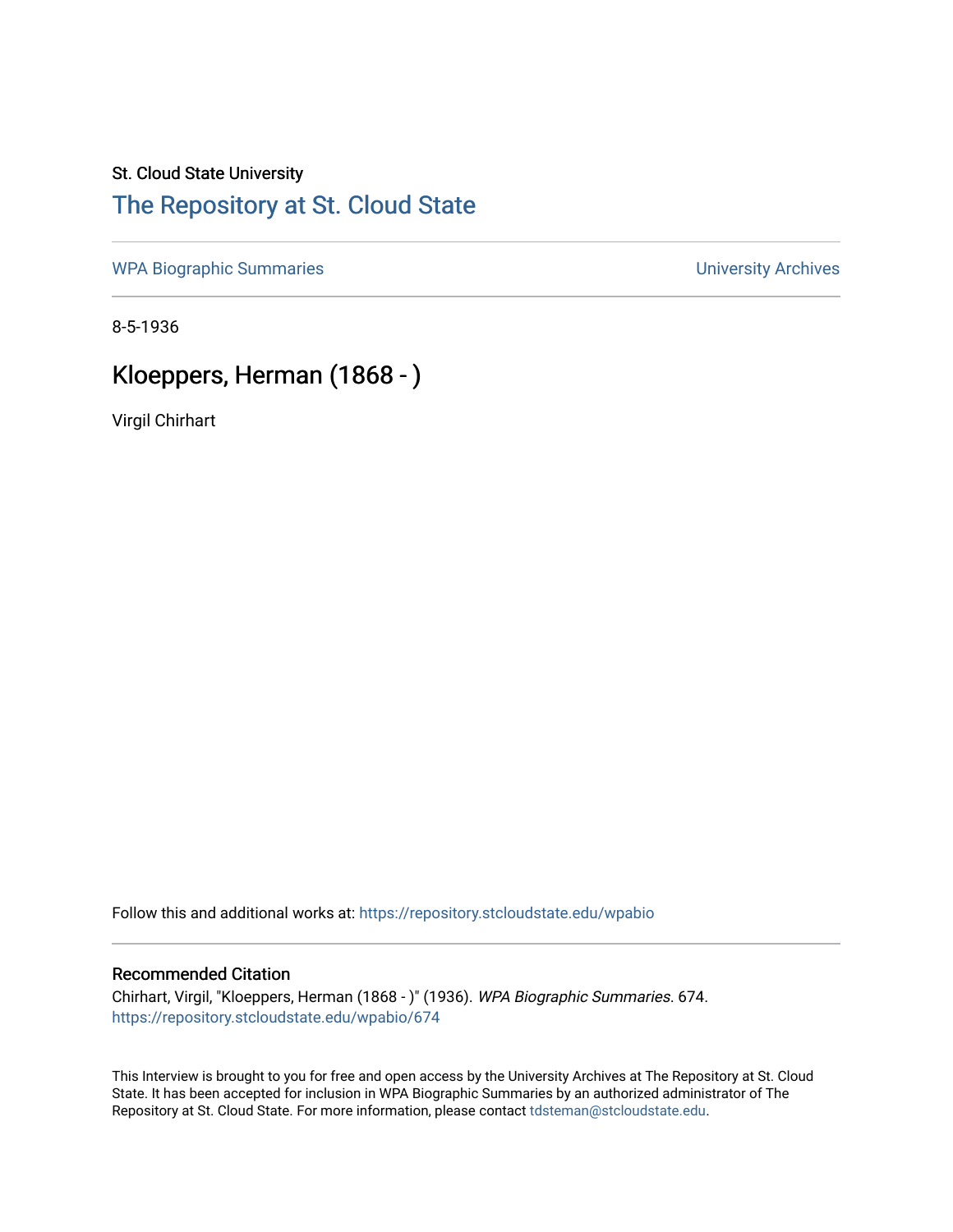#### KLOEPPERS, HERMAN

 $r^{\prime\prime}$ 

 $\frac{1}{2}$ 

File  $No. B-70/$ 

War.

Herman Kloeppers was born in Saint Cloud February 4, 1868 son of Henry Kloeppers and Katherine (Hunt) Kloeppers, native born Germans. In the Henry Kloeppers family there were six children: Katherine: William: Herman; Mary; Joseph; ohe girl died in infancy. Henry, the father was a moulder by trade.

Herman first attended the Saint Mary school, which was located on the present (1936) Post Office site in Saint Cloud. Minnesota, and for three vears he attended the Franklin school.

After completing school Herman went to work for Reider and Yaeger, a firm of Saint Cloud contractors. The wage for common labor at that time was \$1.50 per day.

Herman is still living in the old home located at 1771 Saint Germain Street. His father bought six acres of land on this site for \$100.00 per acre. Saint Germain Street was merely a trail which crossed the prairie. The west end of Saint Germain Street and vicinity was a total prairie dotted with mud puddles and small holes.

The summers were pleasant with plenty of rain, however, the winters were very severe. Sometimes there were seven or eight feet of snow in the streets and the temperature fell far below the zero mark.

Henry Kloeppers, father of Herman, died December 25, 1899 and his wife, Katherine (Hunt) Kloeppers, mother of Herman, died October 14, 1916. Of the family of six children, Herman and Katherine, now Mrs. Math Leisen, are the only two living.

Herman never ma rried.

Interviewed: Herman Kloeppers Date: August 5, 1936 By: Virgil Chirhart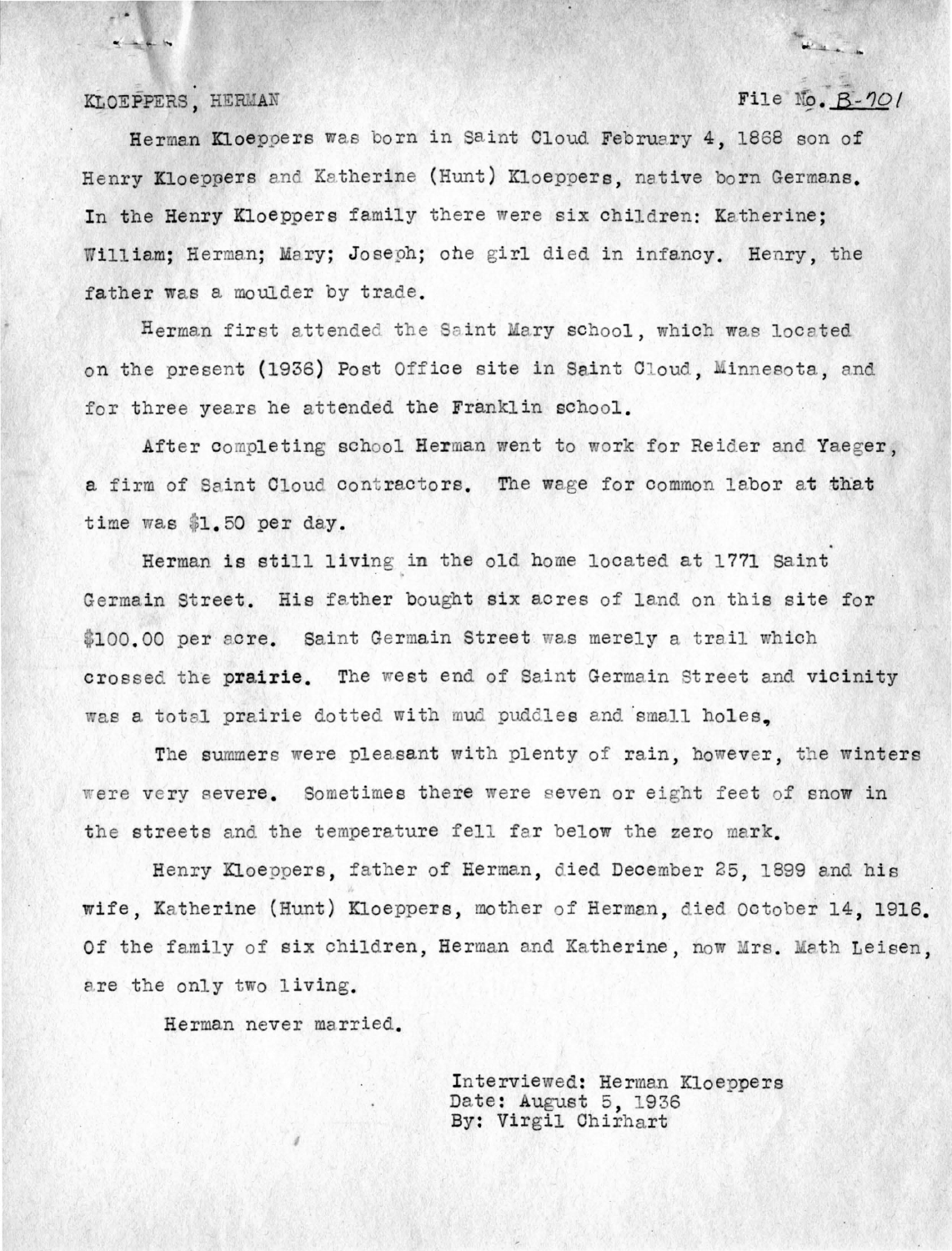# FROM THE RECORDS IN THE STEARNS COUNTY COURT HOUSE FOR THE HERMAN KLOEPPER BIOGRAPHY

DEATH RECORD BOOK 1899 A-9 PAGE 171 LINE 2

Henry Kloepper, Died December 25, 1899 Son of Henry Kloepper

Age 83 **years** 

DEATH RECORD BOOK F. PAGE 4 LINE 65

Katherine Kloepper, Died July 8, 1913 Born December 6, 1860 in Ohio Age 52 years 7 months and 2 days (Editor's Note: Katherine, sister of Herman)